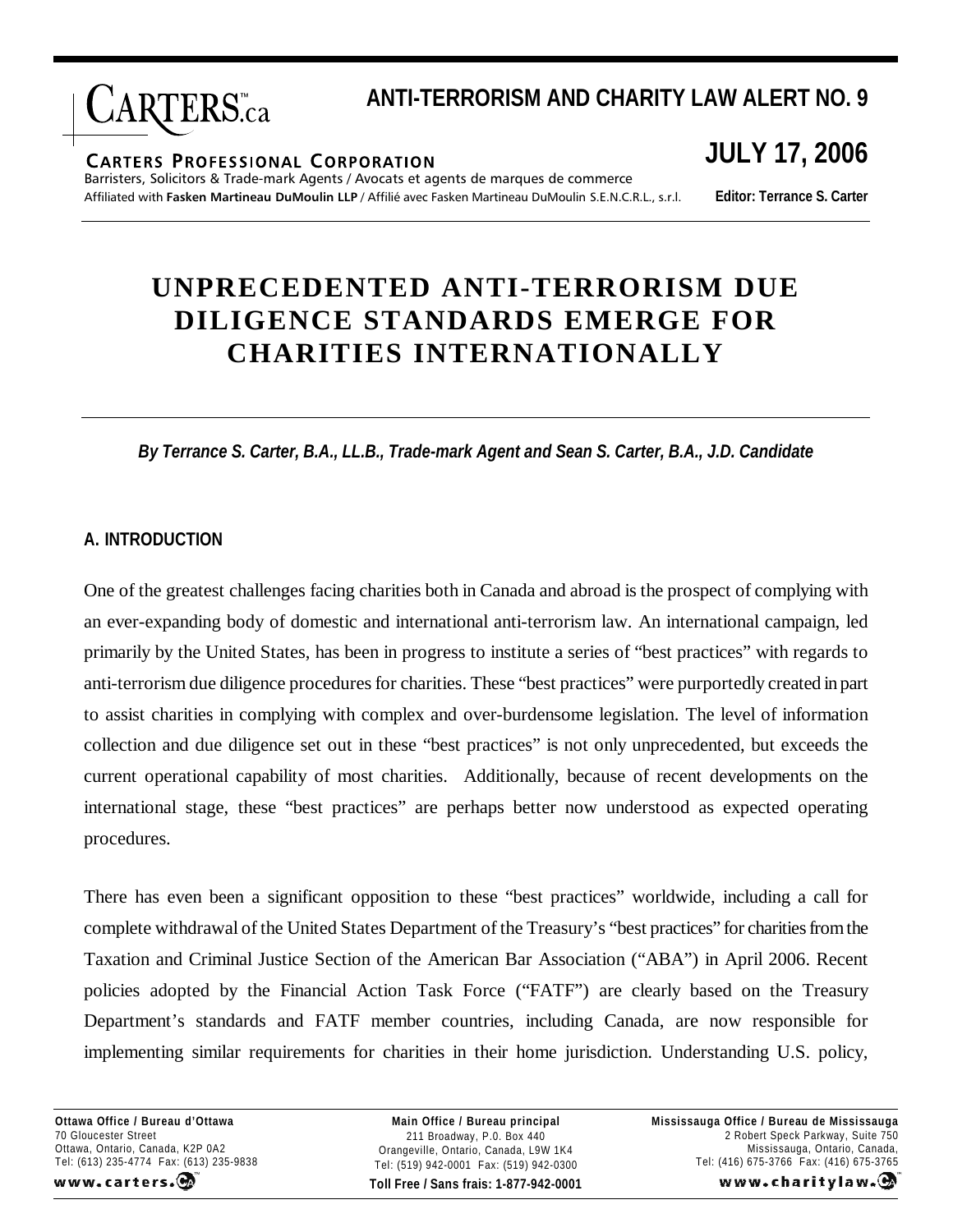particularly including its campaign for "global oversight" of charities and institution of international due diligence standards is crucial for Canadian charities. Proactive development of anti-terrorism due diligence procedures for charities worldwide, especially those that operate internationally or are engaged in any crossborder transfer of aid or funds, are now a clear necessity. This *Anti-terrorism and Charity Law Alert* will examine the "best practices" and examine its implications for charities.

# **B. U.S. TREASURY DEPARTMENT AND ITS "BEST PRACTICE" GUIDELINES**

ARTERS.ca

In 2001, the United States Department of the Treasury ("Treasury Department") was directed to work with other U.S. federal agencies and the international community to develop a "sustained and comprehensive" campaign against sources and conduits of terrorist financing.<sup>1</sup> Shortly after, charitable organizations were identified as a "weak link" in the global campaign against terrorism, and in November 2002 the Treasury released its first *Anti-terrorist Financing Guidelines: Voluntary Best Practices for U.S. Based Charities*  ("Guidelines").<sup>2</sup> These initial guidelines came under substantial criticism, as the resulting general confusion was widespread among affected organizations as to *how* and even *if* these sweeping guidelines may be met.

In November 2005, the Treasury Department issued a revised version of the Guidelines. However, the concerns of the public and private sector about the substantial impact on charities has not abated. Because of these substantial concerns with the revised Guidelines, the Taxation and Criminal Justice Section of the ABA called for a complete withdrawal of the Guidelines in April 2006.<sup>3</sup> The Treasury Department's Guidelines should be of particular note not only to U.S. based charities but charities world-wide because they have become the foundation for the international regime of "best practice" standards.

# **C. "INTERNATIONAL ENGAGEMENT" AND "GLOBAL OVERSIGHT"**

The Treasury Department has made it clear in the past few years that it understands international engagement to be a key focus of its energies. The Treasury Department's website indicates its central means of combating terrorist financing to be bilateral engagement and involvement with multilateral bodies, such as the Financial Action Task Force ("FATF"). Through this international engagement, the Treasury Department aims to

 $\overline{a}$ <sup>1</sup>United States Department of State, "Executive Order 13224 Fact Sheet", available at http://www.state.gov/s/ct/rls/fs/2002/16181.htm.  $\frac{2}{\pi}$  Einengial Action Test Executive and Money Laundering "Combating the Abuse  $2$  Financial Action Task Force on Money Laundering, "Combating the Abuse of Non-profit Organizations: International Best Practices" 11 October 2002.

<sup>&</sup>lt;sup>3</sup> Taxation Section, American Bar Association. "Comments on the U.S. Department of the Treasury Anti-terrorist Financing Guidelines: Voluntary Best Practices for U.S. Based Charities" April 5, 2006, available at http://www.abanet.org/tax/groups/eo/040406antiterroristfincomment.pdf.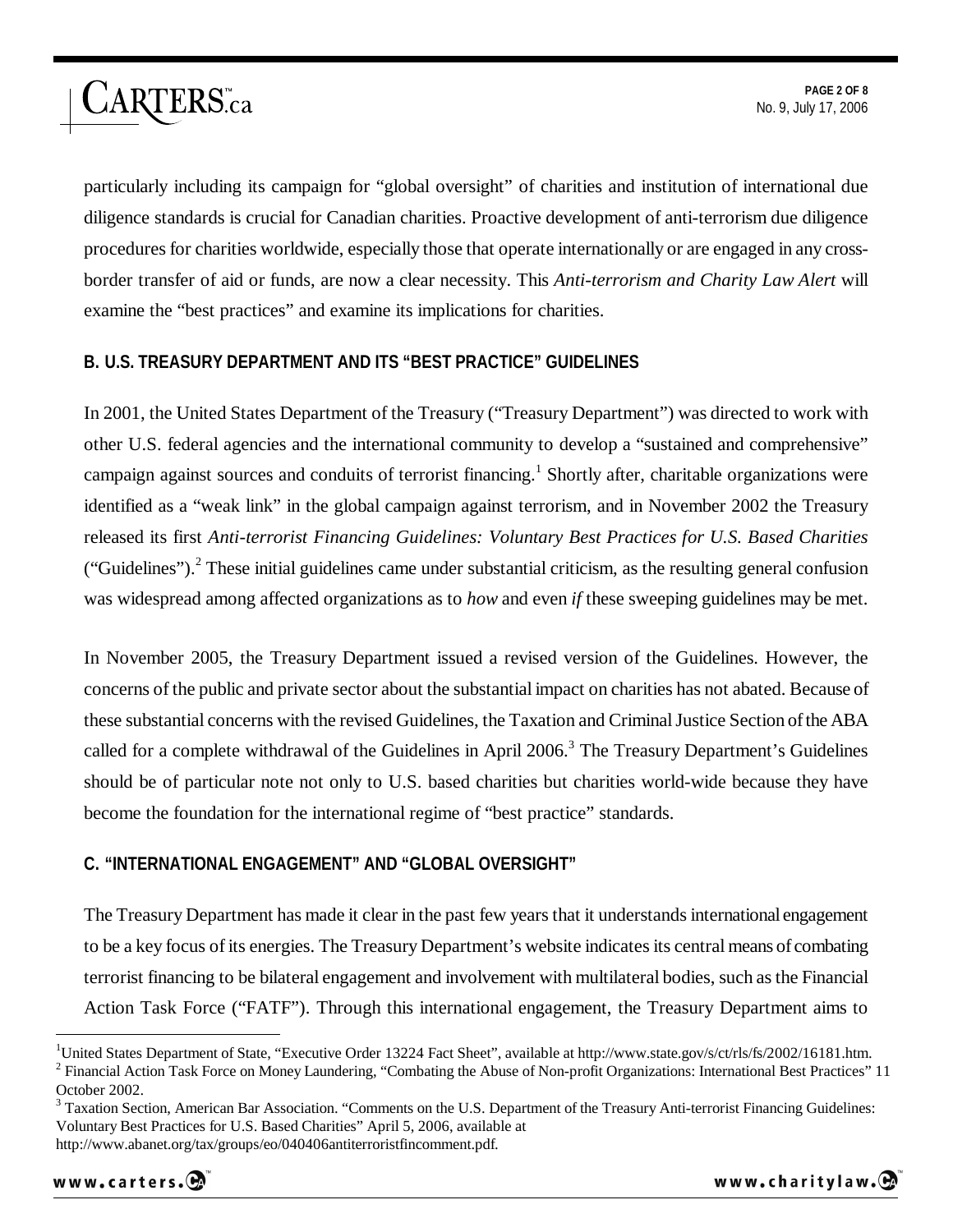heighten "global oversight of the international charitable sector" and establish "international standards" to combat terrorist financing that uses charitable organizations as conduits or fundraisers.<sup>4</sup>

The Treasury Department is aggressively seeking out charities that are perceived or suspected by members of the public to be violating U.S. standards and law. This campaign has been made particularly efficient with the launch of the Treasury Department's Online "Counter-Terrorist Referral Form for Charities."<sup>5</sup> Visitors to the site are encouraged to fill out the online form if they have any information concerning a tax-exempt organization, or anyone receiving funds from a charitable organization, that may be involved in "suspicious financial activity" possibly related to supporting terrorism.

# **D. THE EMERGING STANDARDS FOR ANTI-TERRORISM DUE DILIGENCE**

The Treasury Department's Guidelines set the level of due diligence expected of charitable organizations in the U.S. and serve as a global benchmark in the area. The procedures in the Guidelines include oversight and monitoring of a variety of individuals and entities including: directors, "key employees," affiliates, and recipient organizations. The Guidelines also lay out standards for governance and financial practice for charities. As will be discussed in more detail later, these Guidelines have been the basis for recent additions to FATF policy, which countries like Canada are obliged to implement as member countries.

# 1. Information Collection

One of the key thrusts of the Guidelines is for charities to develop their own collection and analysis of information concerning certain individuals within its own organization, of affiliate or subsidiary organizations, and recipient organizations. The Guidelines identify those individuals about which this information must be retained, including: "key employees" of the organization; key, non-U.S. employees working abroad; key employees of any subsidiaries or affiliates receiving funds from the organization; and board members of any subsidiaries or affiliates receiving funds from the organization.

The contentious due diligence standards in the Guidelines concerning information collection seem to have actually expanded from the original Guidelines. The ABA report recognized that the information collection in the original guidelines were already "well beyond the capacity of most charitable

<sup>&</sup>lt;sup>4</sup> United States Department of the Treasury, "Protecting Charitable Organizations" available at

http://www.ustreas.gov/offices/enforcement/key-issues/protecting/index.shtml.

<sup>5</sup> See http://www.ustreas.gov/offices/enforcement/feedback.html.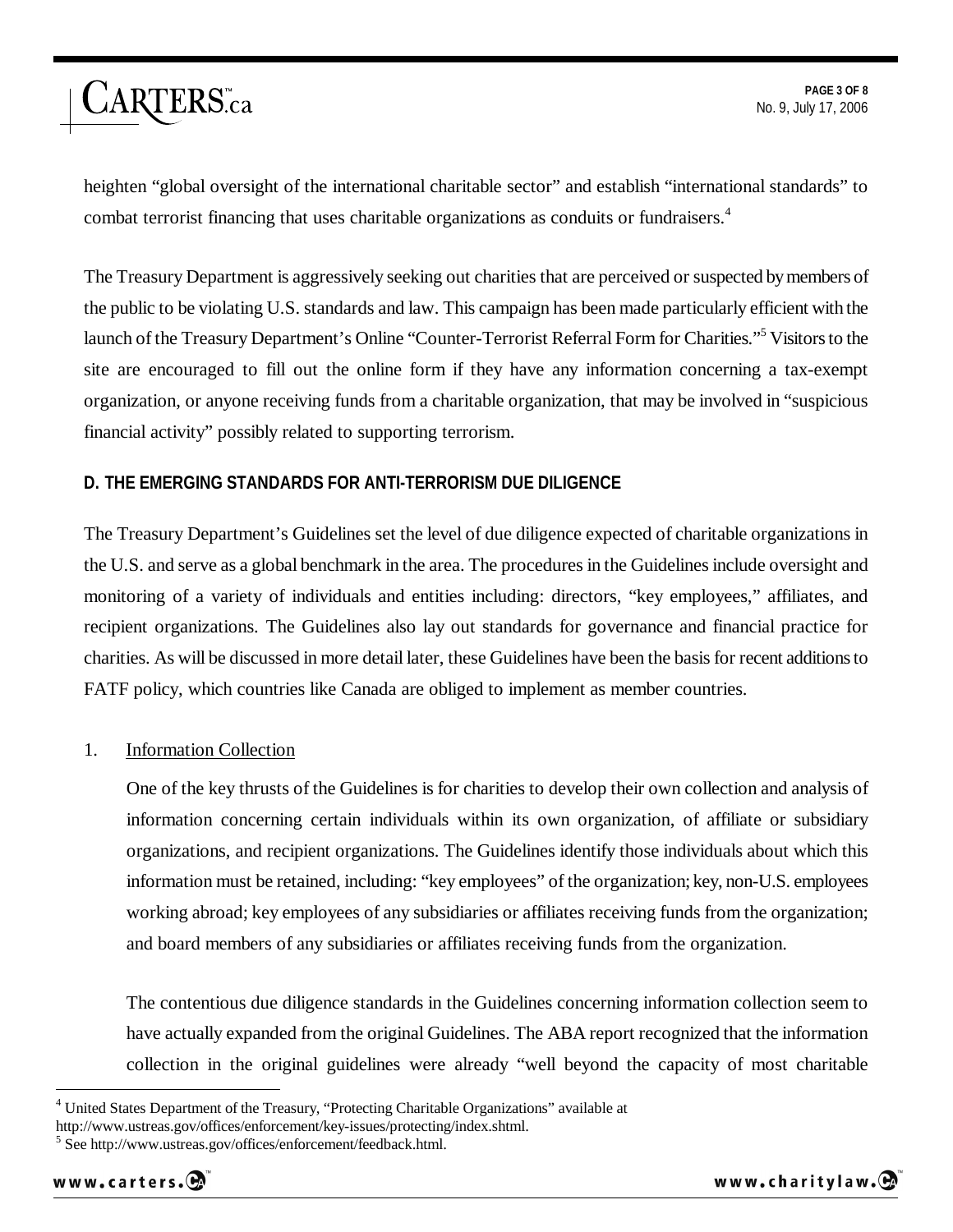

organizations."6 In the face of these emerging standards, charities need to consider significant proactive additions and changes to their operating procedures.

#### 2. Ongoing Database Searches and Basic Vetting

The Guidelines stipulate that information collected should be maintained and checked against various databases of "designated" individuals and entities. This procedure represents a substantial due diligence requirement considering that the list maintained by the Treasury Department's Office of Foreign Assets Control ("OFAC) alone recently exceeded  $325,000$  names.<sup>7</sup> In addition, the Guidelines recommend a "basic vetting" of the personal and organizational data, a potentially Herculean process involving intensive on-line searches to discover whether the individual or organization has ever been even suspected of being linked to terrorist activities. This involves searching a variety of information, including: websites of affiliates, donors and recipient organizations; news organizations and their archives; and government agencies and their archived press releases and reports.

#### 3. Recipient Organizations

The Guidelines identifies recipient organizations as a particular focus for anti-terrorism due diligence standards. Information must be maintained concerning current and historical jurisdictional information of the recipient organization; information on individuals and entities the recipient plans to support; and information on operating history and founding members of the recipient organization. Additionally, charities are directed to require recipients to "certify" that they do not employ, transact with, provide services to, or otherwise deal with any individuals, entities, or groups connected with terrorist activities or with any persons known to the recipient to support terrorism. The Guidelines also direct charities to perform routine, on-site audits of recipients to ensure that the recipient has taken adequate measures to protect its charitable resources from diversion to, or abuse by, terrorists or their support networks. All of these due diligence procedures, including those regarding recipient organizations are not a one time exercise, rather the Guidelines direct that there be an ongoing system of a monitoring and due diligence.

http://www.abanet.org/tax/groups/eo/040406antiterroristfincomment.pdf. 7

<sup>&</sup>lt;sup>6</sup> Taxation Section, American Bar Association. "Comments on the U.S. Department of the Treasury Anti-terrorist Financing Guidelines: Voluntary Best Practices for U.S. Based Charities" (5 April 2006), available at

Walter Pincus and Dan Eggen, "325,000 Names on Terrorism List", *The Washington Post* (15 February 2006), A01.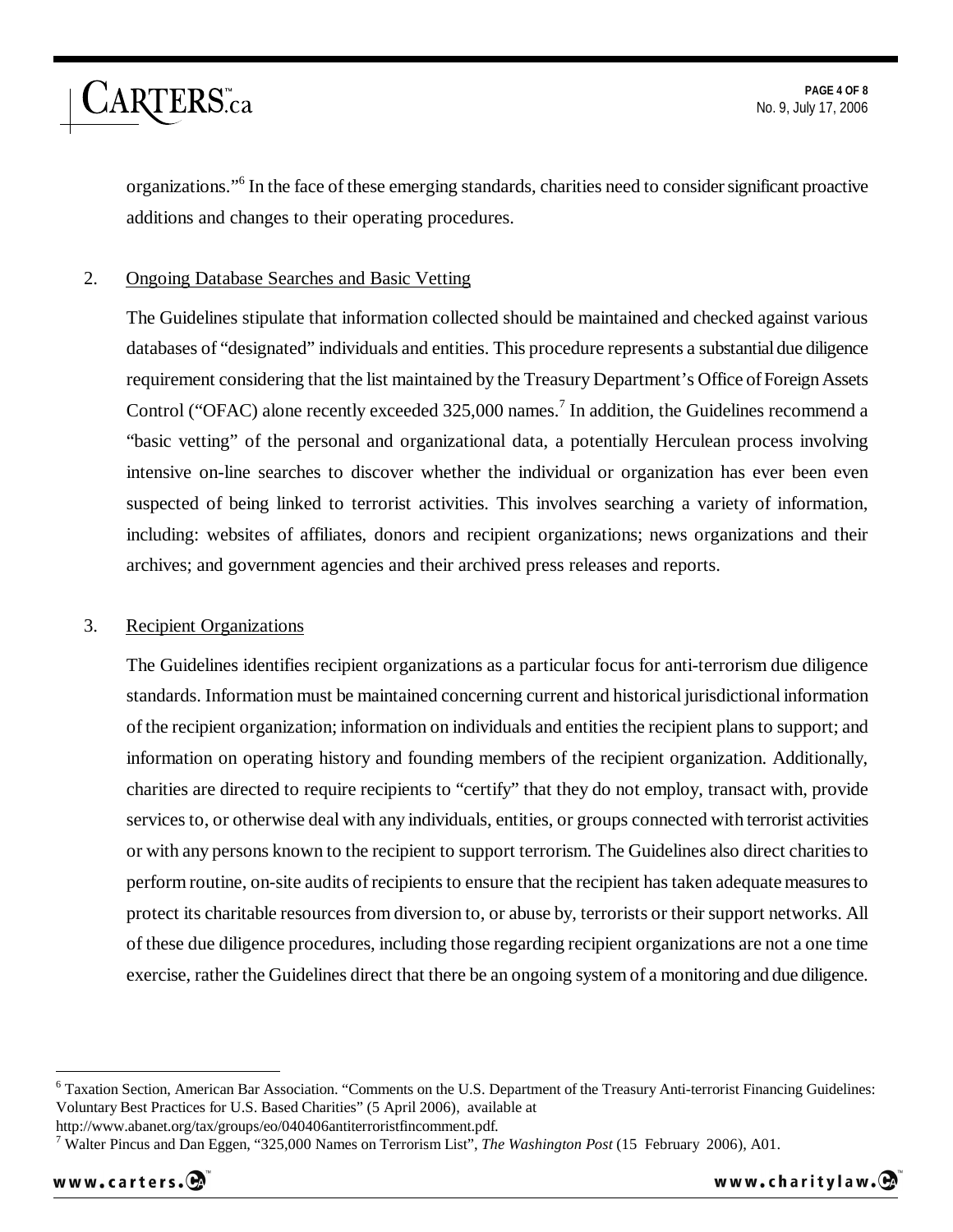# ARTERS.ca

# 4. Becoming More Than "Voluntary"

With respect to the Guideline's application to U.S. charities, the ABA report states that they "believe that the title, 'U.S. Department of the Treasury Anti-Terrorist Financing Guidelines: Voluntary Best Practices For U.S.-Based Charities' misstates both the content and the purpose of the Guidelines." The ABA notes that various U.S. federal agencies are already directing charitable organizations to comply with the Guidelines, suggesting that compliance is more than "voluntary." The ABA report also indicates that the failure of an organization to adhere to a "best practice" promulgated by the federal government, when the operative regulatory standard is that of "reasonable" or "prudent" behaviour, suggests that the Guidelines may have real, immediate legal import and may not be "voluntary" in all circumstances absent a specific disclaimer that the Guidelines have no relationship to reasonable or prudent behavior as the concept is incorporated into U.S. federal tax law. The Treasury Department seems to be, as the ABA report recognizes, in a steady process of developing more detailed and stringent standards and may be incorporated as regulation or introduced as legislation the once the Guidelines are believed to be of sufficient strength and purpose.

# **E. THE FATF AND THE RECENT "INTERPRETATIVE NOTE"**

One of the key recent developments that has solidified the need for Canadian and other international charities to take careful note of the Treasury Department's Guideline's is the FATF's recent publication of "Interpretative Note to Special Recommendation VIII: Non-Profit Organizations" ("Interpretative Note") in February 2006.<sup>8</sup> Together, the Interpretive Note and the FATF's 2002 publication of its own "International Best Practices" are an integral step in ensuring that these "best practices" become enforceable by law as regulation, legislation or some other method in jurisdictions worldwide.<sup>9</sup> The FATF is the global money laundering supervisory body of which Canada is a member country and to which Canada has specific obligations to domestically implement these policy documents.<sup>10</sup>

 $\overline{a}$ <sup>8</sup> Financial Action Task Force, "Interpretative Note to Special Recommendation VIII: Non-Profit Organizations," available at http://www.fatf-gafi.org/dataoecd/16/6/36174688.pdf

<sup>&</sup>lt;sup>9</sup> Financial Action Task Force, "Combatting the Abuse of Non-Profit Organizations: International Best Practices," available at

http://www.fatf-gafi.org/dataoecd/39/19/34033761.pdf<br><sup>10</sup> For more information concerning the FATF, its structure, organizations and Canada's responsibilities as a member please refer to Anti-Terrorism and Charity Law Alert No. 3 "Combating the Abuse of Non-Profit Organizations: Summary and Commentary of a Document Issued by the Financial Action Task Force on Money Laundering on October 11, 2002" available at http://www.carters.ca/pub/alert/ATCLA/atcla03.pdf.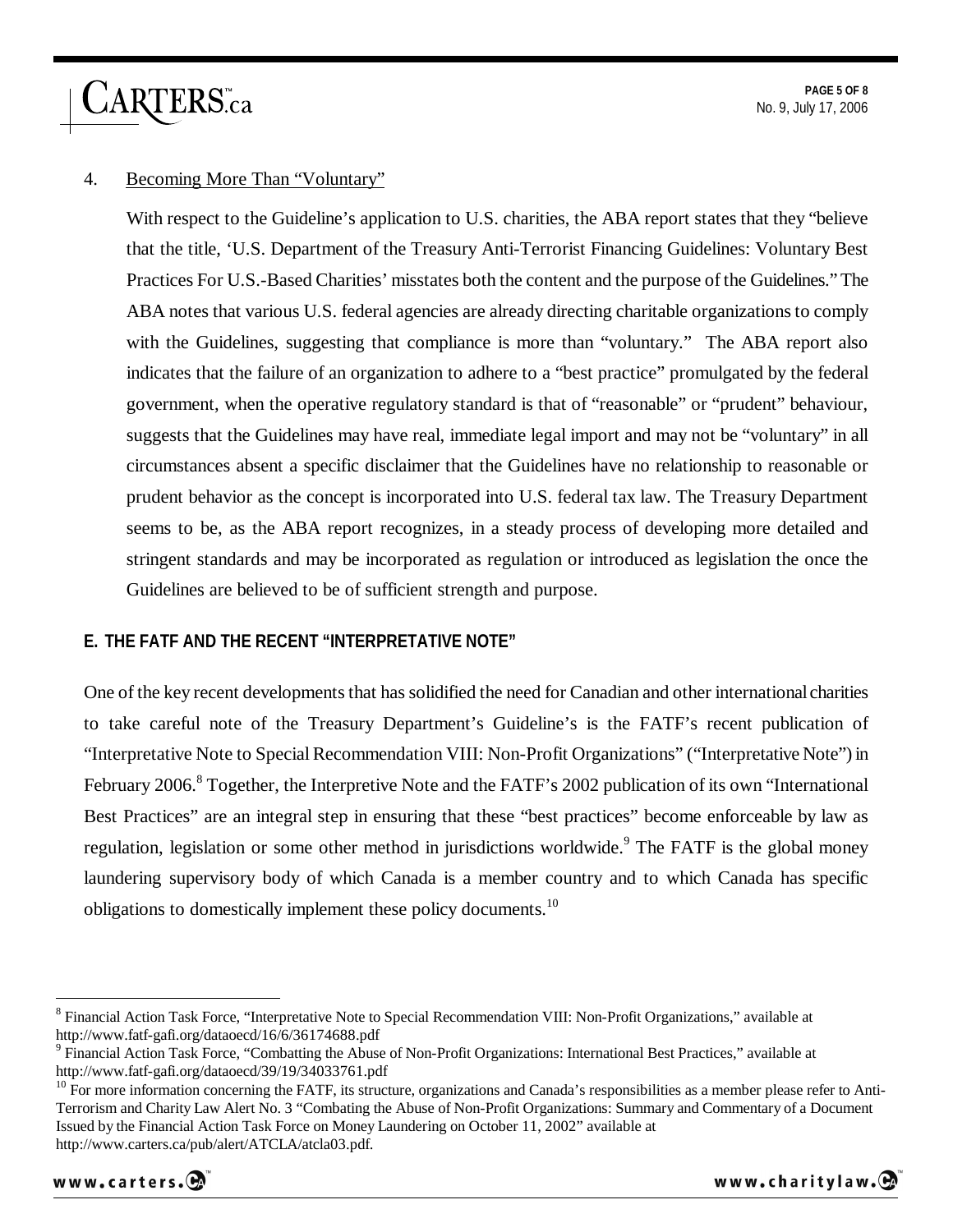The Interpretive Note mirrors the Treasury Department's "best practices" in key ways, including stipulating that non-profit organizations ("NPOs") should maintain information on their key employees, senior officers, board members and trustees. The same type of oversight and information collection and due diligence is set with regards to beneficiaries and associate NPOs. This information is to be vetted and checked against relevant international lists of designated individuals and entities. In addition, the Interpretative Note directs countries to ensure effective cooperation and information at all levels of appropriate authorities that hold information on NPOs, measures consistent with the program of "global oversight" of the non-profit organizations as originally put forward by the Treasury Department.

Canada's role in the FATF and the international community is becoming more and more prominent, further heightening the potential pressure to publicly hold itself out as a model of implementation of FATF and other international institutional policy. Canada's public role in this area will be heightened when Canada assumes the one-year rotating presidency of the FATF in the coming months. In addition, the Egmont Group recently announced that it would make Toronto, Ontario its permanent home and base of global operations. While the Egmont Group does not set global scrutiny standards like the FATF, it does promote co-operation and information sharing among national anti-laundering agencies.<sup>11</sup>

# **F. IMPACT FOR CANADIAN CHARITIES**

ARTERS.ca

Though these standards are described with words like "voluntary" and "best practices," the unfolding reality is that these standards will be the expected norm of operation for charities in Canada and beyond. The standards of the U.S. Treasury Department are global benchmarks for operation and procedure, and any charity wanting to protect itself, its employees and those that may depend on its operations, need to consider due diligence and proactive action that reflects these standards. It is important to note that the Treasury Department's Guidelines and other U.S. Policy regarding NGOs and charities impacts Canadian charities in and of themselves, regardless of being incorporated into "Interpretive Notes" of FATF policy.<sup>12</sup> For example, the information sharing and data collection alone carried out by Canada and the U.S. means that assessments and suspicions made on the basis of U.S. policy by U.S. officials becomes the foundation or impetus to the

<sup>&</sup>lt;sup>11</sup> Chase, Steve. "Top sleuths to set up home base in Toronto" *The Globe and Mail* (8 July 2006), A1.<br><sup>12</sup> For further discussion, see Terrance S. Carter and Sean S. Carter, "Worldwide Implications of America's Emerging Concerning NGOs, Non-Profits and Charities" in *Anti-terrorism and Charity Law Alert* No. 5 (30 November 2004), available at www.antiterrorismlaw.ca.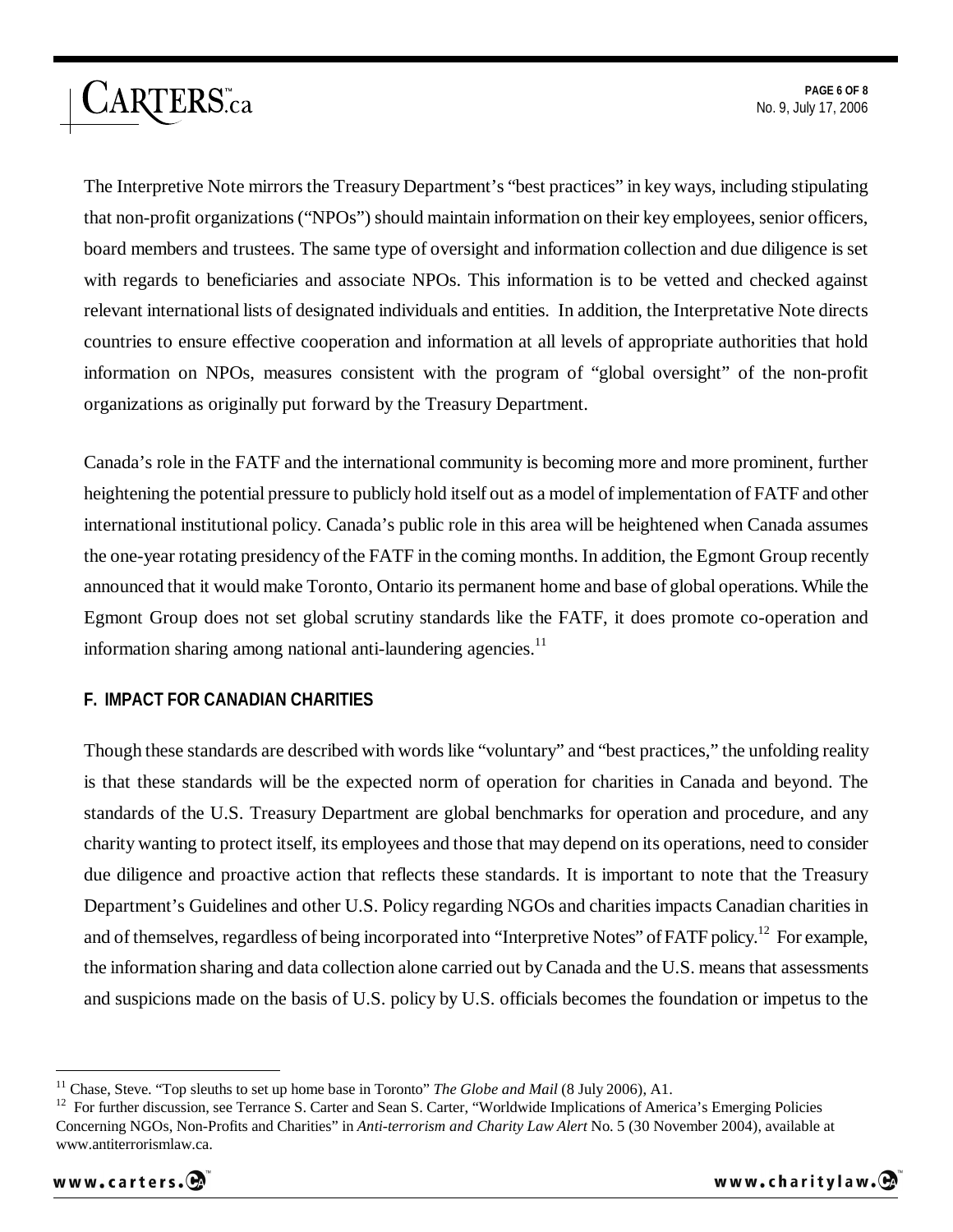# ARTERS.ca

**PAGE 7 OF 8**  No. 9, July 17, 2006

investigation of charities in Canada. This, at the very least, could involve the freezing of charitable assets and a shut-down of operations during the course of the investigation by Canadian authorities.

International "best practice" standards for charities have been recognized in Canada for several years now. Canada Revenue Agency ("CRA") has directed Canadian charities working internationally to the Treasury Department's Guidelines since their original publication in 2002. CRA recently revised its publication "Charities in the International Context" to make special note of not only the revised Guidelines but also recent FATF's recent Interpretative Note.<sup>13</sup> Particularly in the absence of "made in Canada" due diligence standards, what CRA has essentially done is incorporate the Treasury Department Guidelines and FATF Interpretative Notes into *de facto* Canadian law.

Even now, before these standards are formally instituted in Canada as regulation, legislation or in some other form, this due diligence and proactive action on behalf of charities is already a necessity in response to Canada's existing anti-terrorism legislation. In the face of broad, sweeping legislation that is practically impossible to ensure complete and ongoing compliance with, directors, officers and charities have little choice other than institute their own anti-terrorism due diligence procedures in order to minimize the risk of contravention of the legislation and fulfill their duty to protect the charity and its assets. The promulgation of these "best practice" standards is a strong signal that this type of due diligence response, despite its onerous nature, is an expected response on behalf of charities. Charities should consult with legal counsel who is familiar with this specific area of law and regulation, and work towards developing a comprehensive plan to implement anti-terrorism procedures in its operations.

<sup>&</sup>lt;sup>13</sup> Canada Revenue Agency, "Charities in the International Context" available at http://www.cra-arc.gc.ca/tax/charities/international-e.html